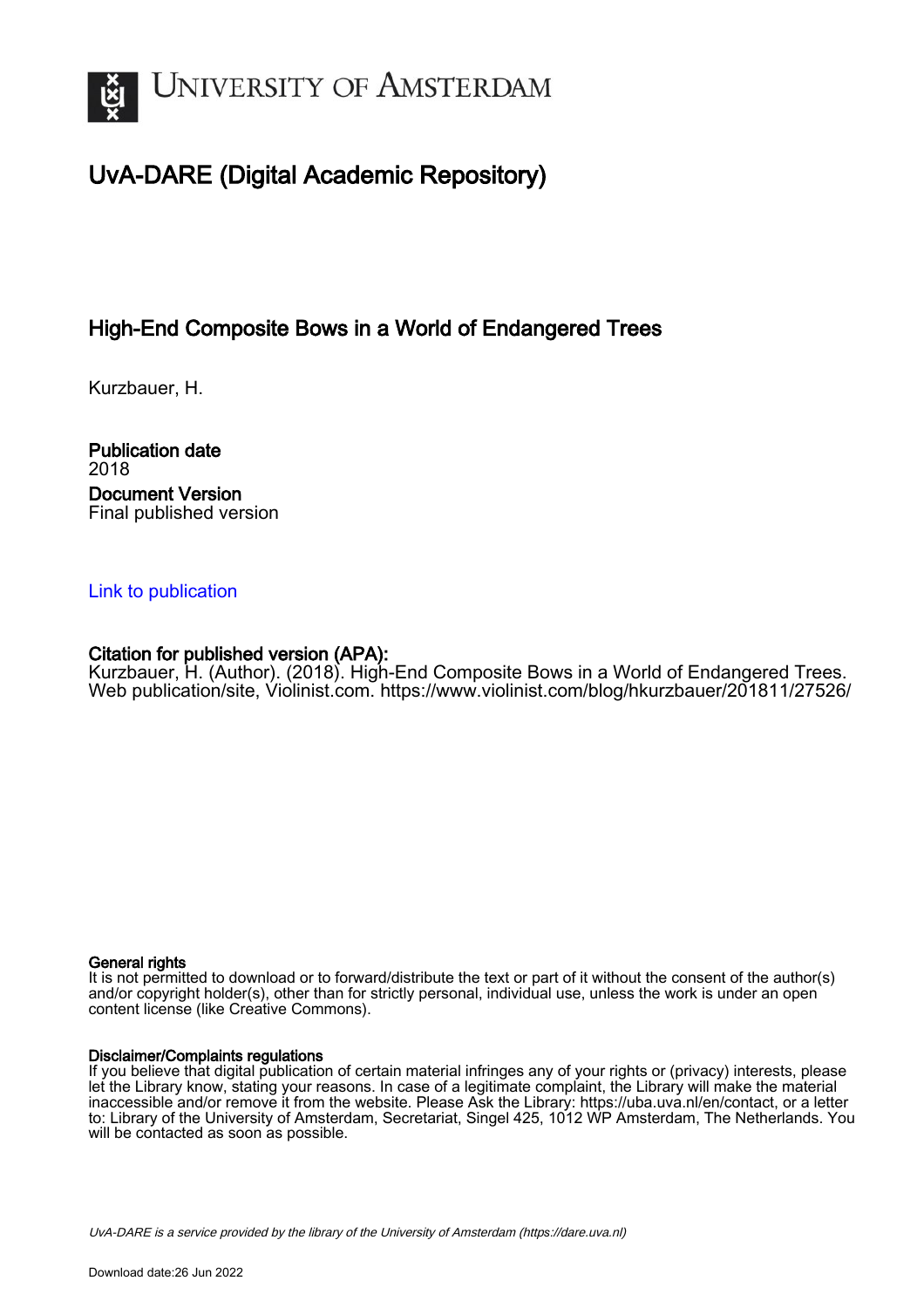

WELCOME, GUEST! · [REGISTER](https://www.violinist.com/directory/registration.cfm) [LOG IN](https://www.violinist.com/directory/login.cfm) A SERIES AND LOG IN A SERIES AND LOG IN A SERIES AND LOG IN A SERIES AND LOG IN

| <b>BLOGS</b>         | <b>DISCUSSION</b> | <b>SHOPS</b> | <b>LUTHIERS</b> | <b>TEACHERS</b> |
|----------------------|-------------------|--------------|-----------------|-----------------|
| <b>Custom Search</b> |                   |              |                 |                 |

## [VIOLINIST.COM](https://www.violinist.com/) - [NEWS & ADVICE](https://www.violinist.com/blog/) - [NEWS](https://www.violinist.com/news/)



## **[Heather Kurzbauer](https://www.violinist.com/directory/bio.cfm?member=hkurzbauer)**

# **High-End Composite Bows in a World of Endangered Trees**

*November 5, 2018, 8:00 AM ·* News from Italy this past week was devastating. Floods wreaked havoc on communities in Sicily and storms struck the Alto Adige region in the north. Along with terrible tales of human loss, the BBC reported that winds reaching 200 kilometers per hour felled more than 300,000 trees in the [Val di Fiemme](https://www.visittrentino.info/en/articles/snow-and-nature/violin-s-forest), the world-renowned Violin Forest. A heritage site, the forest protected resonance firs, the prized raw materials for tone wood. Documentary evidence embellished by legend tells of Antonio Stradivari's trips from Cremona to the Paneveggio forest to search for the perfect raw materials for his instruments. The present-day tragedy was made all the more poignant as the traditional date for cutting these trees (usually between late October and early November) had been pushed back due to inclement weather. Experts noted that it would take more than two centuries to replace the legendary forest. With the tone wood supply severely depleted, the question as to how instrument makers and instrumentalists will react is a pressing one. Will we become more open-minded toward instruments made from composite materials? Can lessons learned from the vanguard bow makers inspire a re-thinking process?

Archetiers, better known as bow makers have experimented with composite materials ranging from carbon fiber to graphite for decades. The threats to Brazil's pernambuco supply, the wood that has produced the most extraordinary bows, have increased in the past few years as deforestation to promote 'easy cash' crops has all but destroyed the pau-brasil or pernambuco trees that gave the country its name. Although pernambuco scarcity has not led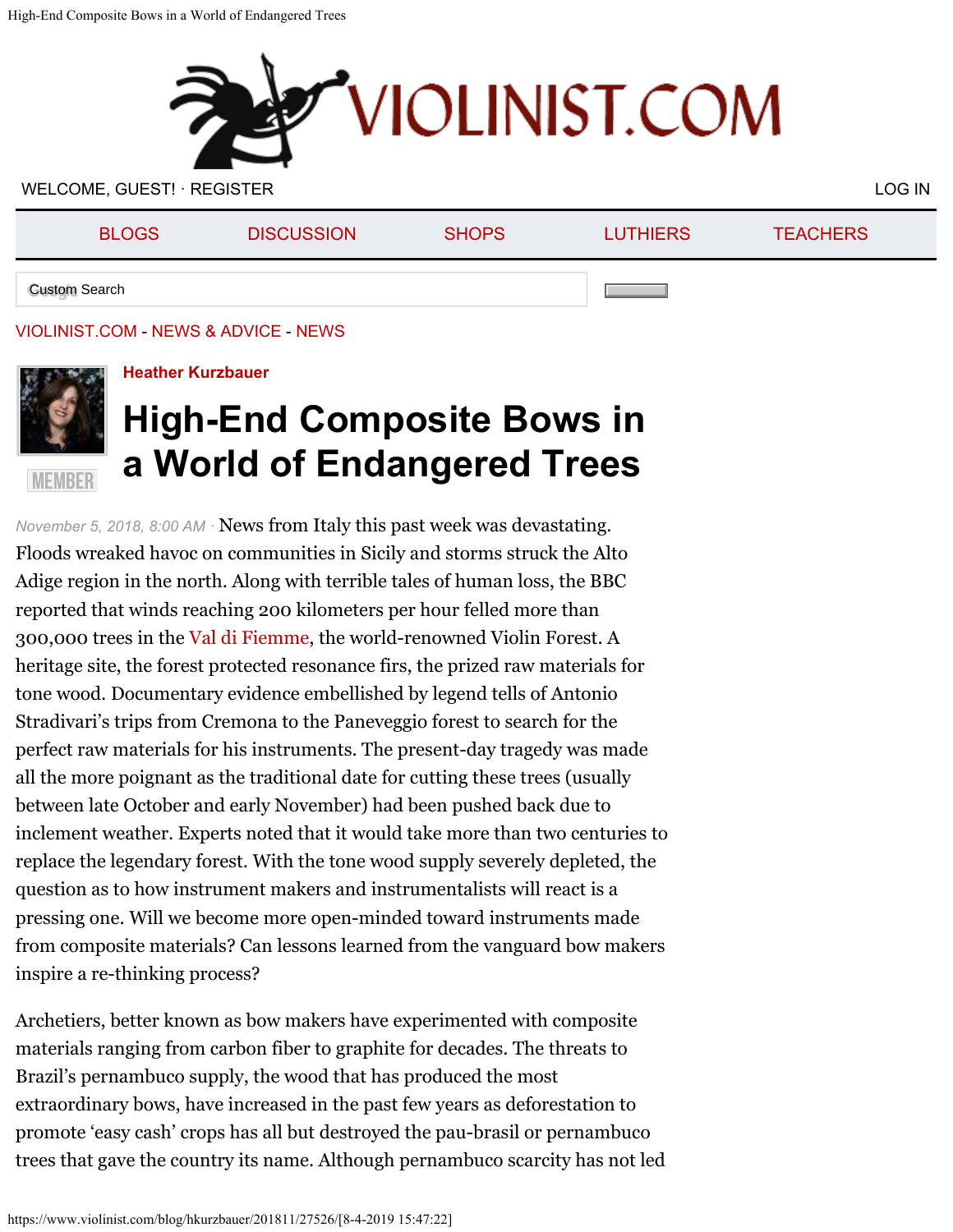to extra on-the-ground protection, it takes pride of place in a treaty, the Convention on International Trade in Endangered Species which makes export of the commodity all the more difficult.



A little over two decades ago, Strad Magazine (London) commissioned me to set forth and report on a new generation of composite bow makers. Two proponents of the cause with very contrasting backgrounds, the Frenchman [Benoît Rolland](http://www.benoitrolland.com/) and the New Zealander [Michael Duff](https://www.bergbows.com/bowmaker.html) were chosen from the growing field of composite specialists. Rolland, a Paris Conservatoire violinist was already well on his way to the top as an archetier. Trained in 'classic' French bow making by [Bernard Ouchard](https://en.wikipedia.org/wiki/Bernard_Ouchard), Rolland was infatuated by pushing the boundaries of the bow. "The challenge to move forward, to reach another peak is what led me to experiment with other materials."

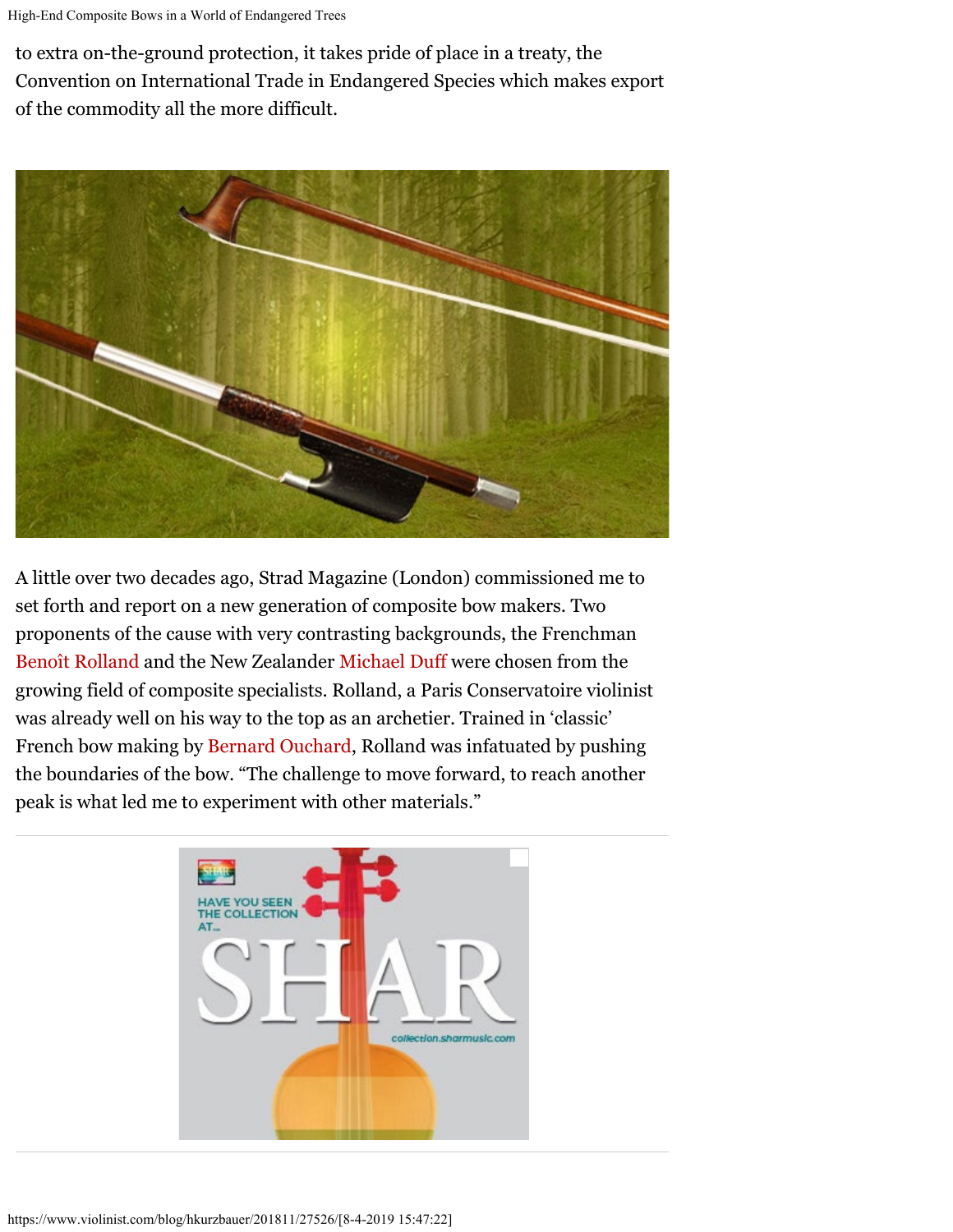High-End Composite Bows in a World of Endangered Trees

Awarded a MacArthur 'genius' grant in 2012, Rolland has indeed pushed further. His patented Galliane<sup>™</sup> frog is uniquely set up to place bow hair at an ergonomic angle matching wrist movement. In 2017, moving on beyond the bow, Rolland turned his creativity to design a conductor's baton.

Amongst my pride possessions all these years is a first generation Rolland [Spiccato® a carbon fiber bow](http://www.benoitrolland.com/spiccato1.php). Its deep burgundy color still attracts attention on and off stage. Although the unique internal mechanism that adjusts the bow's camber has ceased to work after 15 years of constant use, the bow is still remarkable in terms of both the sound it pulls and the comfort level it affords the user. But what of Michael Duff and his progress these last two decades? The opportunity to 'test drive' a recent [Berg Bow Tourte-Voirin model](https://www.bergbows.com/tourte-voirin1.html) was all the more opportune while mulling over the recent devastation in Italy.

A biochemist by training and musician by passion, Michael Duff, the presentday driving force behind Berg Bows, is passionate about his craft. Hand molding each bow in the old tradition of bow making brings Duff close to the source of his craft. Life-long experimentation with materials led to Duff's most recent additions to a prodigious line of developments. One of his most recent advances in design modification led to the search for new materials for the frog of the bow.

Spearheaded by a search for new, eco-friendly materials, Duff investigated the properties of Blackwood and has of late opened the door to the use of more eco friendly woods including stabilized burled rosewood and cocobolo. The process is simple in description but complicated in execution. While the Blackwood frog looks and feels like wood, it is, as Duff explains, a stabilized form of the wood. This stabilized form further translates into durability as the possibility to crack or chip the frog a common phenomenon with traditional ebony frogs is minimized.

Duff was particularly excited to experiment with African Blackwood, as he knew that the species was used to create oboes and flutes. "Since a bow is like a sound loop we anticipated that use of stabilized Blackwood would enhance sound delivery of our bows because of the significant increase in sound velocity of the stabilized hardwoods. Now we have scientific proof that this is so." The use of the three selected high-density woods rather than the endangered ebony species was a conscious choice. "Ebony is threatened by extinction and dangerously exploited. My hope to find worthy alternatives led to three species with augmented sound delivery."

The proof is of course not in the pudding but in the playing. Testing one of